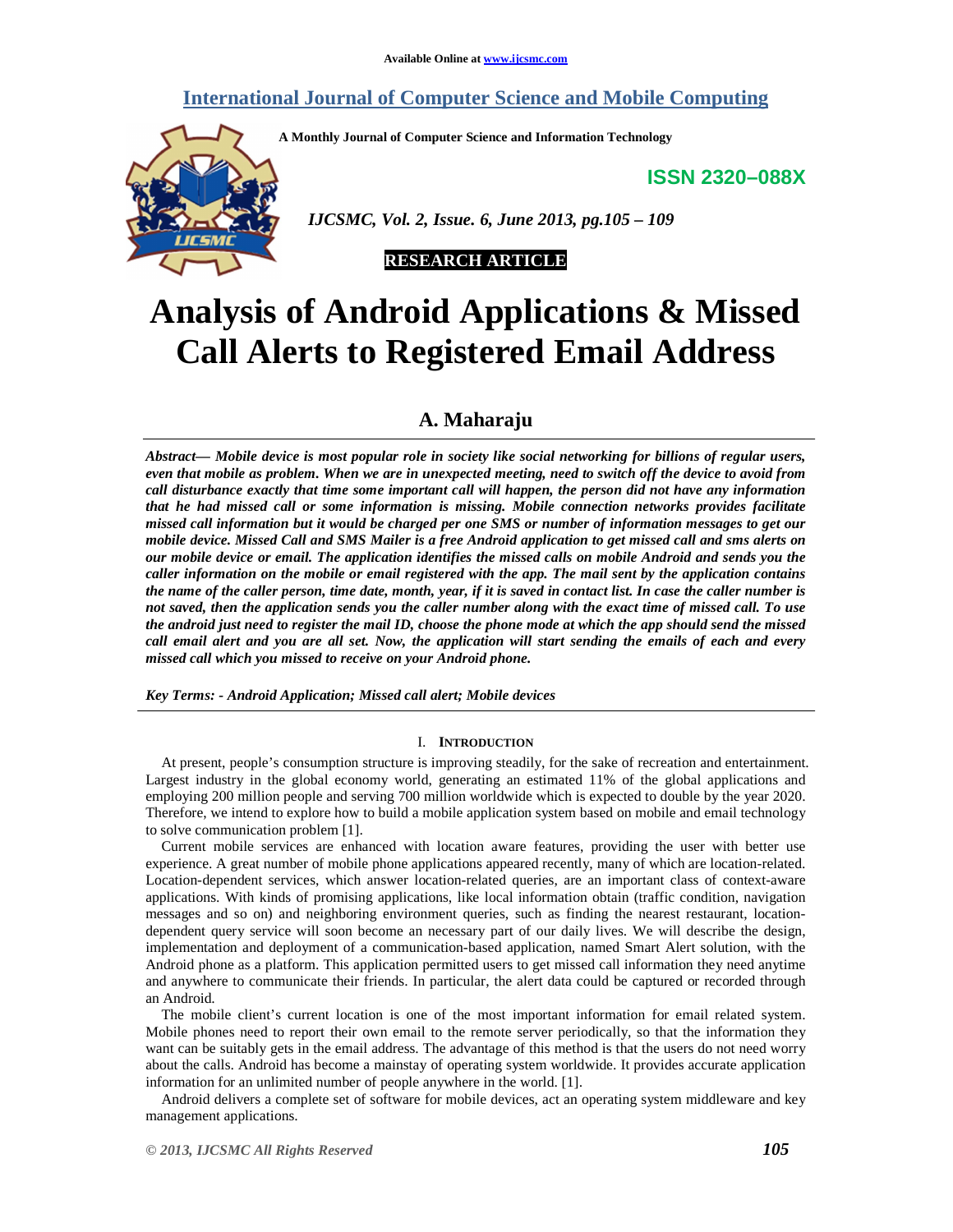

Figure 1 Android mobile device

#### II. **RELATED WORK**

Android, Inc. was founded in Palo Alto California in October 2003 by Andy Rubin (co-founder of Danger), [26] Rich Miner (co-founder of Wildfire Communications, Inc.), [27] (once VP at T-Mobile) and Chris White (headed design and interface development at Web TV to develop, in Rubin's words "smarter mobile devices that are more aware of its owner's location and preferences". [13]. The early intentions of the company were to develop an advanced operating system for digital cameras, when it was realized that the market for the devices was not large enough, and diverted their efforts to producing a smart phone operating system to rival those of Symbian and mobile (Apple's iPhone had not been released at the time). Despite the past accomplishments of the founders and early employees, Android Inc. operated secretly, revealing only that it was working on software for mobile phones. [13] That same year, Rubin ran out of money. Steve Perlman, a close friend of Rubin, brought him \$10,000 in cash in an envelope and refused a stake in the company [31]. It is a type of Java Virtual Machine used in android devices to run apps and is optimized for low processing power and low memory environments. Unlike the JVM, the Dalvik Virtual Machine doesn't run .class files, instead it runs .dex files. A .dex file is built from .class file at the time of compilation and provides hifger efficiency in low resource environments. The Dalvik VM allows multiple instance of Virtual machine to be created simultaneously providing security, isolation, memory management and threading support. It is developed by Dan Bornstein of Google

Speculation about Google's intention to enter the mobile communications market continued to build through December 2006 [35]. Print and online media outlets soon reported rumors that Google was developing a Google-branded handset. Some speculated that as Google was defining technical specifications, it was showing prototypes to cell phone manufacturers and network operators. In September 2007, Information covered an Evaluserve study reporting that Google had filed several patent applications in the area of mobile telephony [36][37]. Since 2008, Android has seen updates which have incrementally improved the operating system, adding new features and fixing bugs in previous releases. Each major release is named in alphabetical order after a dessert or sugary treat; for example, version 1.5 Cupcake was followed by 1.6 Donut. The latest release is 4.2 Jelly Bean. In 2010, Google launched its Nexus series of devices—a line of smartphones and tablets running the Android operating system, and built by a manufacturer partner. HTC collaborated with Google to release the first Nexus smartphone [39]. The series has since been updated with newer devices, such as the 4 phone and 10 tablet, made by LG and Samsung, respectively. Google releases the Nexus phones and tablets to act as their flagship Android devices, demonstrating Android's latest software and hardware features.

#### III. **ANDROID**

**3.1. Android:** We know the windows, Linux and mac operating systems which are made for computers. Windows is the most popular operating system on computers. Android is also an operating system started by some other company which was taken by Google. Google improved the operating system and made it a open source platform. It was widely adapted over the world. As it is open source it is so popular amongst the smart phones and also be used on tablet PCs. Android is based on Linux and offers you a great deal of customization in widgets and over millions of apps. Most of them are free of cost and can be installed on your phone just by clicking on install tab of the respective app in the Google Play Store app which comes along with the android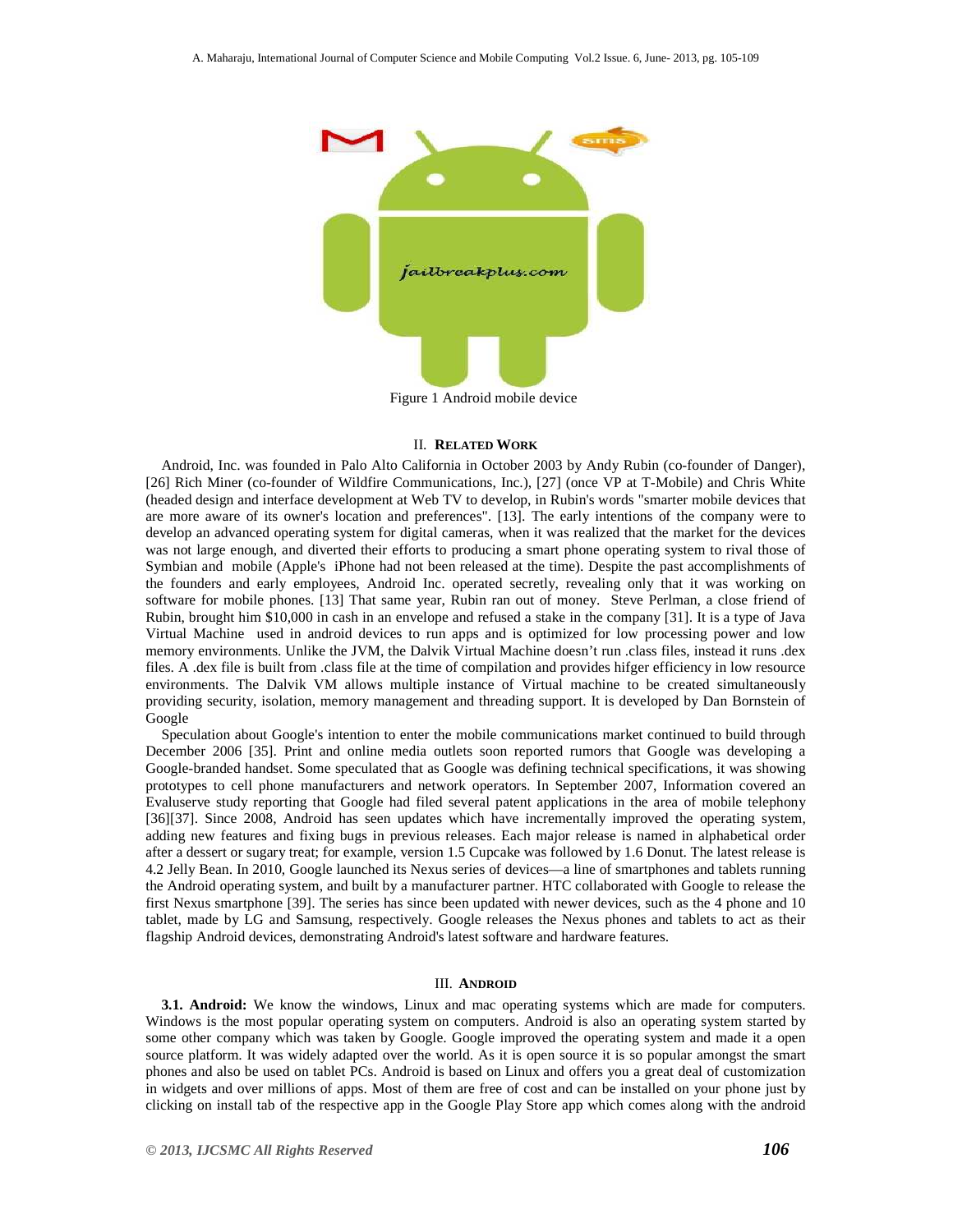Phone. One of the most widely used mobile operating system these days is Android is a software bunch comprising not only operating system but also middle ware and key applications. Android Inc was founded in Pa lo Alto of California, U.S. by Andy Rubin, Rich miner, Nick sears and Chris White in 2003. Later Android Inc. was acquired by Google in 2005. After original release there have been number of updates in the original version of Android.

**3.2. Android Used Mobile Phones:** Android is a open source platform which can be used by any phone manufacturers on the world unlike other operating systems for mobile phones like i OS (Operating system by apple for i Phone, i Pad and other i Devices). Symbian is owned by Nokia and it comes only on Nokia Handsets. Android can be used by any manufacturer. So that if the latest research is to be believed over half of the smart phones in USA run on android. Android is one the hottest mobile operating systems available today. Samsung is the Largest Manufacturer of android phones and tablets. LG, HTC, Sony, are other top manufacturers of android phones and tablets. Some local manufacturers like Micro-max, Karbon, Hawaii, also use android Phones on their portable devices.

Android has a growing selection of third party applications, which can be acquired by users either through an app store such as Google Play or the Amazon Appstore, or by downloading and installing the application's APK file from a third-party site. The Play Store application allows users to browse, download and update apps published by Google and third-party developers, and is pre-installed on devices that comply with Google's compatibility requirements. The app filters the list of available applications to those that are compatible with the user's device, and developers may restrict their applications to particular carriers or countries for business reasons. Purchases of unwanted applications can be refunded within 15 minutes of the time of download, and some carriers offer direct carrier billing for Google Play application purchases, where the cost of the application is added to the user's monthly bill. As of September 2012, there were more than 675,000 apps available for Android, and the estimated number of applications downloaded from the Play Store was 25 billion.

Applications for Android: Developed in the Java language using the Android software development kit (SDK). The SDK includes a comprehensive set of development tools, including a debugger, software libraries, a handset emulator based on QEMU, documentation, sample code, and tutorials. The officially supported integrated development environment (IDE) is Eclipse using the Android Development Tools (ADT) plugin. Other development tools are available, including a Native Development Kit for applications or extensions in C or C++, Google App Inventor, a visual environment for novice programmers, and various cross platform mobile web applications frameworks.

In order to work around limitations on reaching Google services due to Internet censorship in the People's Republic of China, Android devices sold in the PRC are generally customized to use state approved services instead.

#### IV. **ANDROID DEVELOPMENT**

**4.1. Android Development:** Android is developed in private by Google until the latest changes and updates are ready to be released, at which point the source code is made available publicly. This source code will only run without modification on select devices, usually the Nexus series of devices.



Figure 2 Android Architecture diagram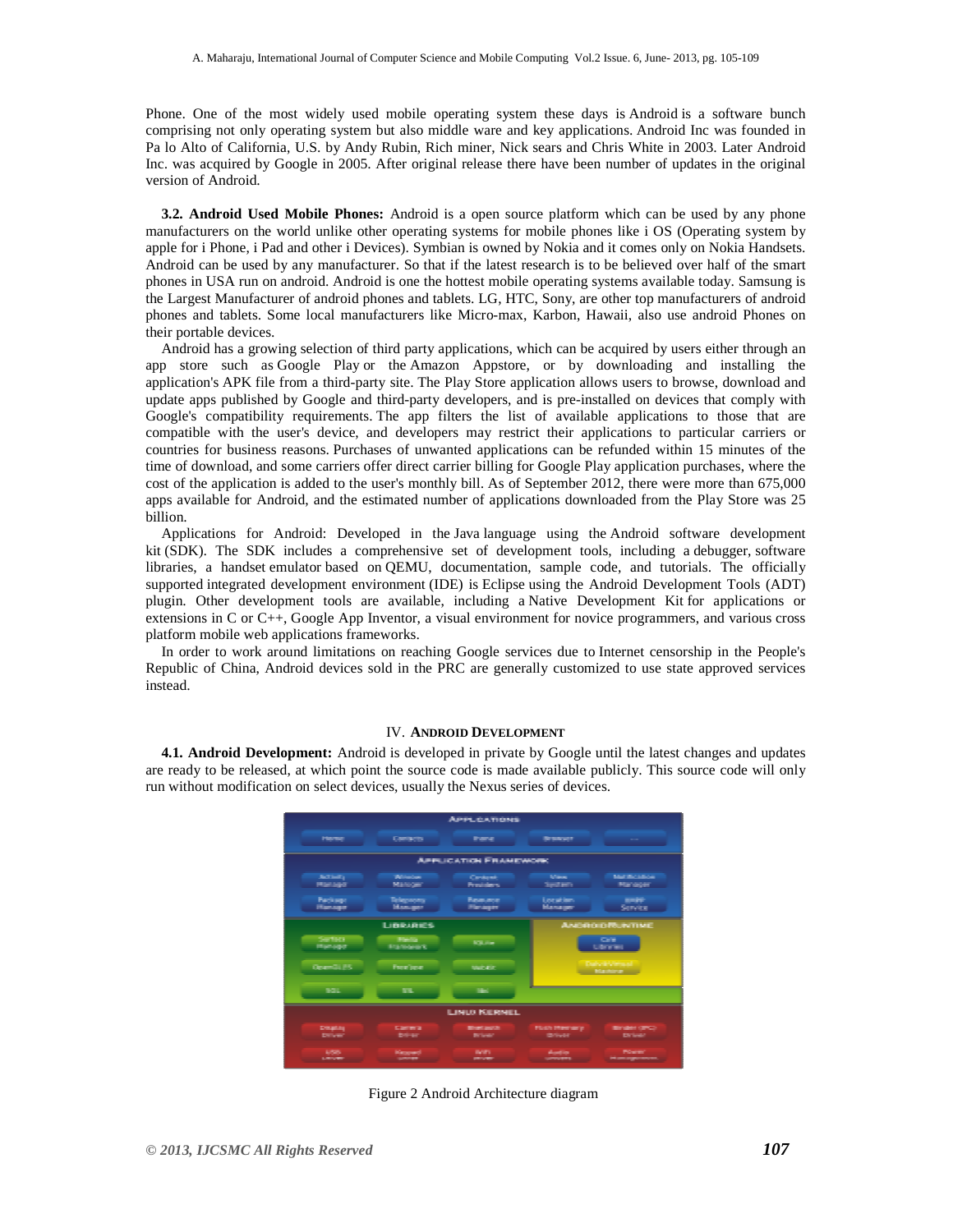Android consists of kernel on Linux version 2.6 Android uses the Dalvik virtual machine with just-in-time compilation to run Dalvik 'dex-code' (Dalvik Executable), which is usually translated from Java byte code. The main hardware platform for Android is the ARM architecture. There is support for x86 from the Android x86 project, and Google TV uses a special x86 version of Android. Android's Linux kernel has further architecture changes by Google outside the typical Linux kernel development cycle. Android does not have a native X Window System by default nor does it support the full set of standard GNU libraries, and this makes it difficult to port existing Linux applications or libraries to Android. Support for simple C and SDL applications is possible by injection of a small Java shim and usage of the JNIlike, for example, in the Jagged Alliance 2 port for Android. Certain features that Google contributed back to the Linux kernel, notably a power management feature called "wake locks", were rejected by mainline kernel developers partly because they felt that Google did not show any intent to maintain its own code. Google announced in April 2010 that they would hire two employees to work with the Linux kernel community, but Greg Kroah-Hartman, the current Linux kernel maintainer for the stable branch, said in December 2010 that he was concerned that Google was no longer trying to get their code changes included in mainstream Linux. Some Google Android developers hinted that "the Android team was getting fed up with the process," because they were a small team and had more urgent work to do on Android.

**4.2. Proprietary binary dependencies:** With many devices, there are proprietary binaries which have to be provided by the manufacturer, in order for Android to work. Since Android devices are usually battery-powered, Android is designed to manage memory (RAM) to keep power consumption at a minimum, in contrast to desktop operating systems which generally assume they are connected to unlimited mains electricity. When an Android app is no longer in use, the system will automatically suspend it in memory while the app is still technically "open," suspended apps consume no resources (e.g. battery power or processing power) and sit idly in the background until needed again. This has the dual benefit of increasing the general responsiveness of Android devices, since apps don't need to be closed and reopened from scratch each time, but also ensuring background apps don't waste power needlessly.

Android manages the apps stored in memory automatically: when memory is low, the system will begin killing apps and processes that have been inactive for a while, in reverse order since they were last used i.e. oldest first. This process is designed to be invisible to the user, such that users do not need to manage memory or the killing of apps themselves. However, confusion over Android memory management has resulted in thirdparty task killers becoming popular on the Google Play store; these third-party task killers are generally regarded as doing more harm than good.

#### **4.2.1. Update schedule**



Figure 3 Updated Android applications in different mobile device

From left to right: HTC Dream (G1),Nexus One, Nexus S, Galaxy Nexus See also: Android version history Google provides major updates, incremental in nature, to Android every six to nine months, which most devices are capable of receiving over the air. The latest major update is Android 4.2 Jelly Bean.

#### V. **PROBLEM DEFINITION**

Mobile technology become vital role in modern society with all update features even with this we have some problems. If our mobile is not able display the screen, mobile piece voice is not clear, mobile phone do not have charging and phone is switched off. At that time we miss so much of information and the other person may get irritated to avoid such problems we introduced solution**.** Missed Call and SMS Mailer is a free Android application to get missed caller information and sms alerts on email. To use the app, you just need to register the mail ID address, choose the phone mode at which the application should send the missed call email alert and you are all set.